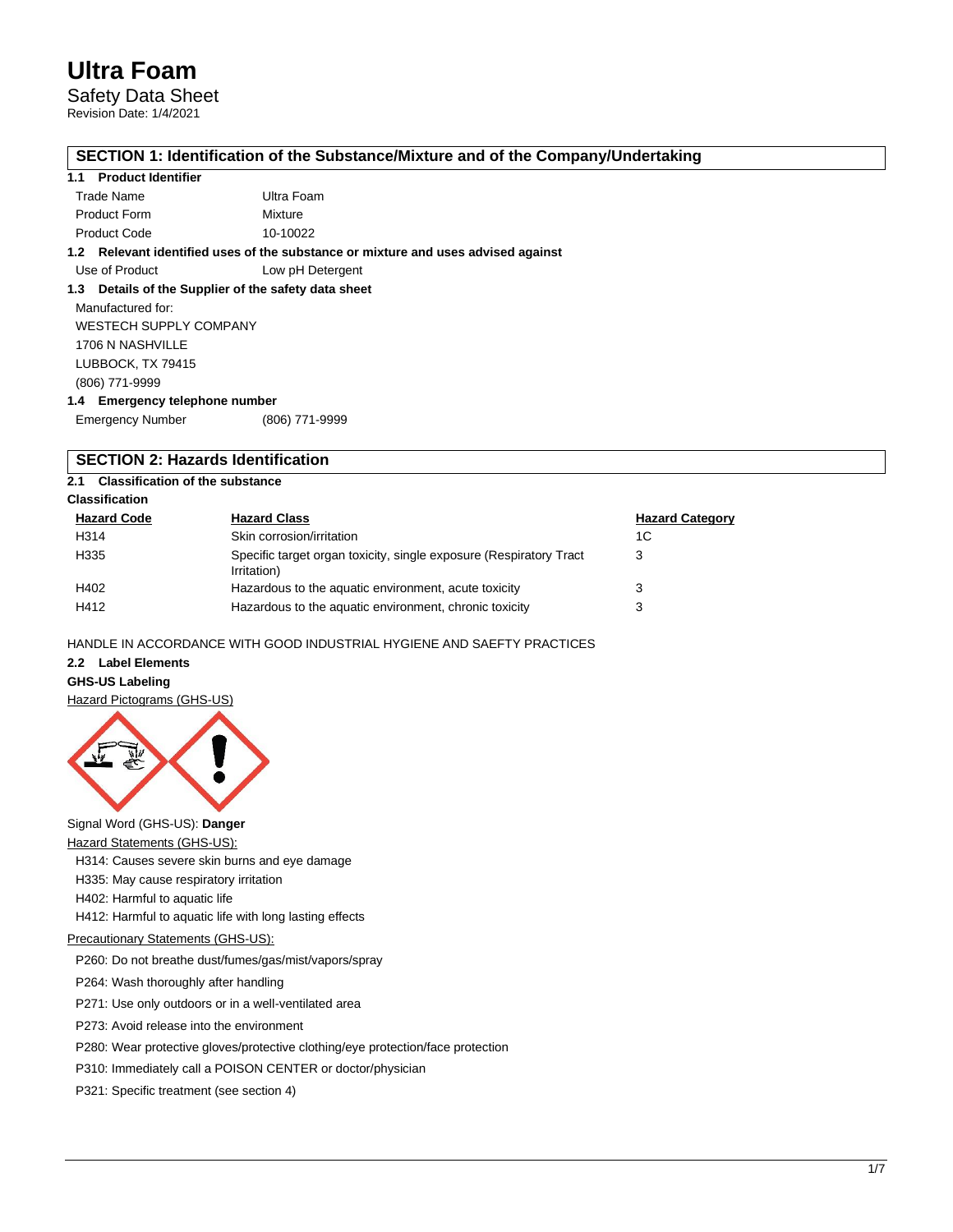## Safety Data Sheet

P363: Wash contaminated clothing before reuse

P301+P330+P331: IF SWALLOWED: Rinse mouth. Do NOT induce vomiting

P303+P361+P353: IF ON SKIN (or hair): Remove/Take off immediately all contaminated clothing. Rinse skin with water/shower

P304+P340: IF INHALED: Remove victim to fresh air and keep at rest in a position comfortable for breathing

P305+P351+P338: IF IN EYES: Rinse cautiously with water for several minutes. Remove contact lenses if present and easy to do – continue rinsing

P403+P233: Store in a well ventilated place. Keep container tightly closed

P405: Store locked up

P501: Dispose of contents/container in accordance with local, state and federal authorities.

## **2.3 Other Hazards**

No additional information available

## **2.4 Unknown acute toxicity (GHS-US)**

No Data Available

## **SECTION 3: Composition/Information on Ingredients**

## **3.1 Substance**

Not applicable

## **3.2 Mixture**

| <b>Ingredient Name</b>             | CAS#        | <b>Composition</b> |
|------------------------------------|-------------|--------------------|
| Water                              | 7732-18-5   | 50-75%             |
| Phosphoric acid                    | 7664-38-2   | 15-25%             |
| Nonylphenol, ethoxylated           | 127087-87-0 | 5-10%              |
| 2-butoxyethanol                    | 111-76-2    | $1 - 5%$           |
| Sodium dodecylbenzenesulfonic acid | 85536-14-7  | $1 - 5%$           |
| Citric Acid                        | 77-92-9     | $1 - 5%$           |

## **SECTION 4: First Aid Measures**

| Description of first aid measures<br>4.1 |                                                                                                                                                                                                                                                                                           |
|------------------------------------------|-------------------------------------------------------------------------------------------------------------------------------------------------------------------------------------------------------------------------------------------------------------------------------------------|
| First-Aid measures general               | Never give anything by mouth to an unconscious person. If you feel unwell, seek medical<br>advice (show the label where possible).                                                                                                                                                        |
| First-Aid after inhalation               | IF INHALED. Remove victim to fresh air and keep at rest in a position comfortable for breathing.<br>Use artificial respiration and oxygen if needed. If irritation persists, seek medical attention.                                                                                      |
| First-Aid after skin contact             | IF ON SKIN. IF ON SKIN (or hair). Remove/Take off immediately all contaminated clothing.<br>Rinse skin with water/shower. Immediately call a POISON CENTER or doctor/physician.<br>Immediately rinse with plenty of water (for at least 15 minutes).                                      |
| First-Aid after eye contact              | IF IN EYES. Rinse cautiously with water for several minutes. Remove contact lenses if present<br>and easy to do – continue rinsing. Rinse immediately and thoroughly, pulling the eyelids well<br>away from the eye (15 minutes minimum). If irritation persists, seek medical attention. |
| First-Aid after ingestion                | IF SWALLOWED. Rinse mouth. Do NOT induce vomiting. Dilute stomach contents by drinking<br>water. If vomiting occurs spontaneously, keep head below hips to prevent breathing vomit into<br>lungs. Call physician immediately.                                                             |
| 4.2                                      | Most important symptoms and effects, both acute and delayed                                                                                                                                                                                                                               |

| Symptoms/injuries                    | Causes severe skin burns and eye damage. May cause respiratory irritation.          |
|--------------------------------------|-------------------------------------------------------------------------------------|
| Symptoms/injuries after inhalation   | May cause respiratory irritation.                                                   |
| Symptoms/injuries after skin contact | Causes severe skin burns and eye damage.                                            |
| Symptoms/injuries after eye contact  | Causes severe skin burns and eye damage.                                            |
| Symptoms/injuries after ingestion    | May cause gastrointestinal irritation, nausea, vomiting, and diarrhea if swallowed. |
| Chronic symptoms                     | No data available.                                                                  |

#### **4.3 Indication of immediate medical attention and special treatment needed**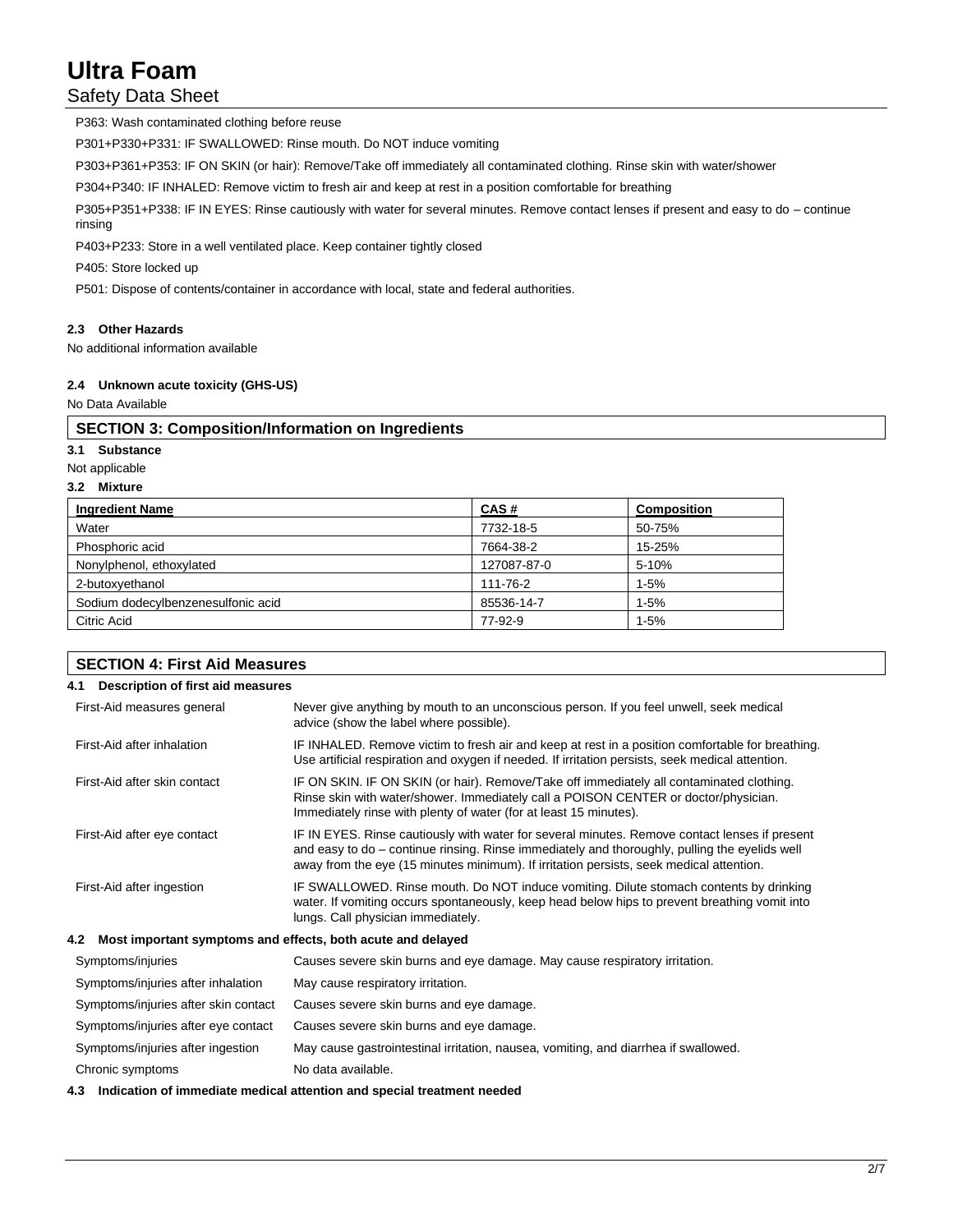Safety Data Sheet

No additional information available

| <b>SECTION 5: Firefighting Measures</b><br>5.1 Extinguishing media  |                                                                                                                                                                                                                                                                                                                                                                                                            |
|---------------------------------------------------------------------|------------------------------------------------------------------------------------------------------------------------------------------------------------------------------------------------------------------------------------------------------------------------------------------------------------------------------------------------------------------------------------------------------------|
| Suitable Extinguishing Media                                        | Alcohol resistant foam. Carbon dioxide. Dry powder. Water spray.                                                                                                                                                                                                                                                                                                                                           |
|                                                                     |                                                                                                                                                                                                                                                                                                                                                                                                            |
| 5.2 Special hazards arising from the substance or mixture           |                                                                                                                                                                                                                                                                                                                                                                                                            |
| Fire Hazard                                                         | The product is not flammable.                                                                                                                                                                                                                                                                                                                                                                              |
| <b>Explosion Hazard</b>                                             | The product is not explosive.                                                                                                                                                                                                                                                                                                                                                                              |
| Reactivity                                                          | Concentrated solution contact with metals will produce hydrogen gas.                                                                                                                                                                                                                                                                                                                                       |
| 5.3 Special hazards arising from the substance or mixture           |                                                                                                                                                                                                                                                                                                                                                                                                            |
| Firefighting instructions                                           | Do not dispose of fire-fighting water in the environment. Exercise caution when fighting any<br>chemical fire. Use water spray or fog for cooling exposed containers.                                                                                                                                                                                                                                      |
| Protection during firefighting                                      | Do not enter fire area without proper protective equipment, including respiratory protection.                                                                                                                                                                                                                                                                                                              |
| SECTION 6: Accidental Release Measures                              |                                                                                                                                                                                                                                                                                                                                                                                                            |
| 6.1                                                                 | Personal precautions, protective equipment and emergency procedures                                                                                                                                                                                                                                                                                                                                        |
| General measures                                                    | Ventilate area. Avoid breathing vapors, mist or gas. Spill should be handled by trained clean-up<br>crews. For personal protection see Section 8.                                                                                                                                                                                                                                                          |
| 6.1.1 For non-emergency personnel                                   |                                                                                                                                                                                                                                                                                                                                                                                                            |
| Protective equipment                                                | Wear Protective equipment as described in Section 8.                                                                                                                                                                                                                                                                                                                                                       |
| Emergency procedures                                                | Contain the spill. Do not let product enter drains. Remove unnecessary personnel.                                                                                                                                                                                                                                                                                                                          |
| 6.1.2 For emergency responders                                      |                                                                                                                                                                                                                                                                                                                                                                                                            |
| Protective equipment                                                | Wear Protective equipment as described in Section 8.                                                                                                                                                                                                                                                                                                                                                       |
| 6.2 Environmental precautions                                       |                                                                                                                                                                                                                                                                                                                                                                                                            |
|                                                                     | Prevent entry to sewers and public waters. Notify authorities if liquid enters sewers or publics waters.                                                                                                                                                                                                                                                                                                   |
| Methods and material for containment and cleaning up<br>6.3         |                                                                                                                                                                                                                                                                                                                                                                                                            |
| For containment                                                     | Prevent entry to sewers and public waters. Contain any spills with dikes or absorbents to<br>prevent migration and entry into sewers or streams.                                                                                                                                                                                                                                                           |
| Methods for cleaning up                                             | Soak up spills with inert solids, such as clay or diatomaceous earth as soon as possible. Place<br>in a suitable container for disposal in accordance with the waste regulations (see Section 13).                                                                                                                                                                                                         |
| reference to other sections<br>6.4                                  |                                                                                                                                                                                                                                                                                                                                                                                                            |
| No additional information available.                                |                                                                                                                                                                                                                                                                                                                                                                                                            |
| <b>SECTION 7: Handling and Storage</b>                              |                                                                                                                                                                                                                                                                                                                                                                                                            |
| 7.1 Precautions for safe handling                                   |                                                                                                                                                                                                                                                                                                                                                                                                            |
| Precautions for safe handling                                       | Do not handle until all safety precautions have been read and understood. Wear proper safety<br>equipment including chemically resistant gloves and safety glasses or goggles. Use with<br>adequate ventilation. Wash thoroughly after handling. Do not get in eyes or on skin. Do not<br>breathe mist or vapor. Do not swallow. Store between 50 F & 100 F. Keep separate from<br>incompatible materials. |
| Conditions for safe storage, including and incompatibilities<br>7.2 |                                                                                                                                                                                                                                                                                                                                                                                                            |
| Storage conditions                                                  | Store locked up. Store in approved containers only. Keep container in a cool, well ventilated                                                                                                                                                                                                                                                                                                              |

place away from heat sources and incompatible materials (See Section 10.5). Keep container

## **7.3 Specific end uses**

No additional information

## **SECTION 8: Exposure Controls/Personal Protection**

tightly closed.

## **8.1 control parameters**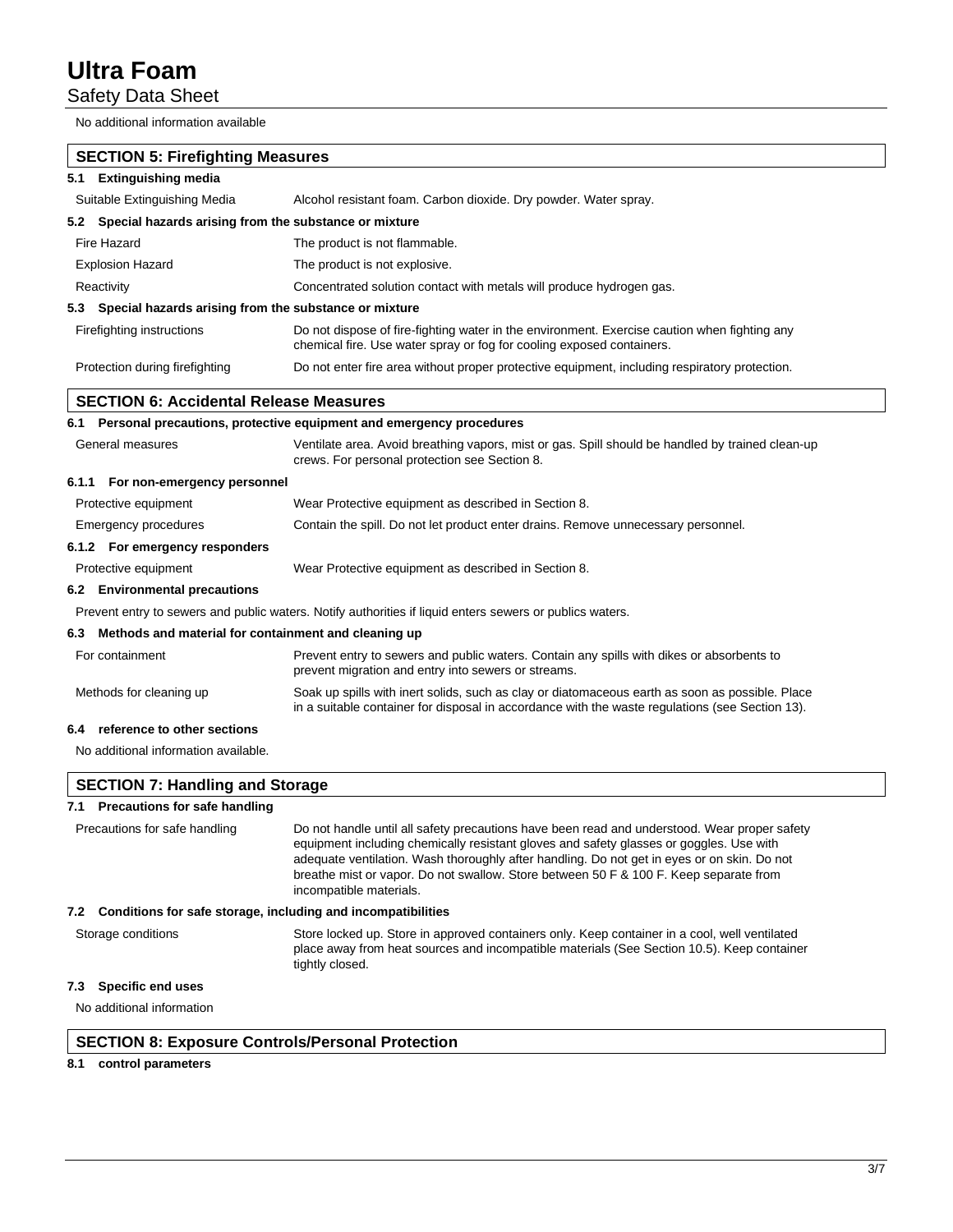## Safety Data Sheet

No OSHA and ACGIH PEL's or TLV's for the listed ingredients of this product unless listed stated below:

| Phosphoric acid, CAS # 7664-38-2 |                 |                    |                             |
|----------------------------------|-----------------|--------------------|-----------------------------|
| OSHA PEL (TWA)                   | OSHA PEL (STEL) | OSHA PEL (Ceiling) | <b>ACGIH-TLV</b>            |
| mg/m3                            | Not Established | Not Established    | 1 mg/m3 (TWA),3 mg/m3(STEL) |

| 2-Butoxyethanol, CAS # 111-76-2 |                 |                    |              |
|---------------------------------|-----------------|--------------------|--------------|
| OSHA PEL (TWA)                  | OSHA PEL (STEL) | OSHA PEL (Ceiling) | ACGIH-TLV    |
| 50 ppm                          | Not Established | Not Established    | 20 ppm (TWA) |

## **8.2 Exposure Controls**

| Personal protective equipment | Protective safety glasses or goggles. Chemically resistant gloves. Protective clothing. Possibly<br>a face shield and or respiratory protection of the dependent type.              |
|-------------------------------|-------------------------------------------------------------------------------------------------------------------------------------------------------------------------------------|
| Hand protection               | Chemical resistant gloves.                                                                                                                                                          |
| Eye protection                | Use chemical resistant safety glasses or goggles. A face shield should be worn when the<br>possibility exists for eye or face contact due to spraying liquid or airborne particles. |
| Skin and body protection      | Wear long sleeves. Wear suitable protective clothing. Possibly a face shield.                                                                                                       |
| Respiratory protection        | Where excessive vapor, mist, or dust may result, use approved respiratory protection<br>equipment.                                                                                  |

## **SECTION 9: Physical and Chemical Properties**

## **9.1 Information on basic physical and chemical properties**

| Appearance                       | <b>Tinted Liquid</b> |
|----------------------------------|----------------------|
| Color                            | Clear                |
| Odor                             | None                 |
| Odor threshold                   | No data available    |
| рH                               | 0.5                  |
| Relative Evaporation rate (butyl | No data Available    |
| Melting point                    | No data Available    |
| Freezing point                   | No data Available    |
| Boiling point                    | No data Available    |
| Flash point                      | No Data Available    |
| Self ignition point              | No data Available    |
| Decomposition temperature        | No data Available    |
| Flammability (solid, gas)        | No data Available    |
| Vapor pressure                   | No data Available    |
| Relative vapor density at 20° C  | No data Available    |
| <b>Relative Density</b>          | 1.168 g/ml           |
| Solubility                       | Water soluble        |
| Log Pow                          | No data Available    |
| Log Kow                          | No data Available    |
| Viscosity: Kinematic             | No data Available    |
| Viscosity: dynamic               | No data Available    |
| <b>Explosive properties</b>      | No data Available    |
| Oxidizing properties             | No data Available    |
| <b>Explosive Limits</b>          | No data Available    |

## **9.2 Exposure Controls**

No additional information available

**SECTION 10: Stability and reactivity**

## **10.1 Reactivity**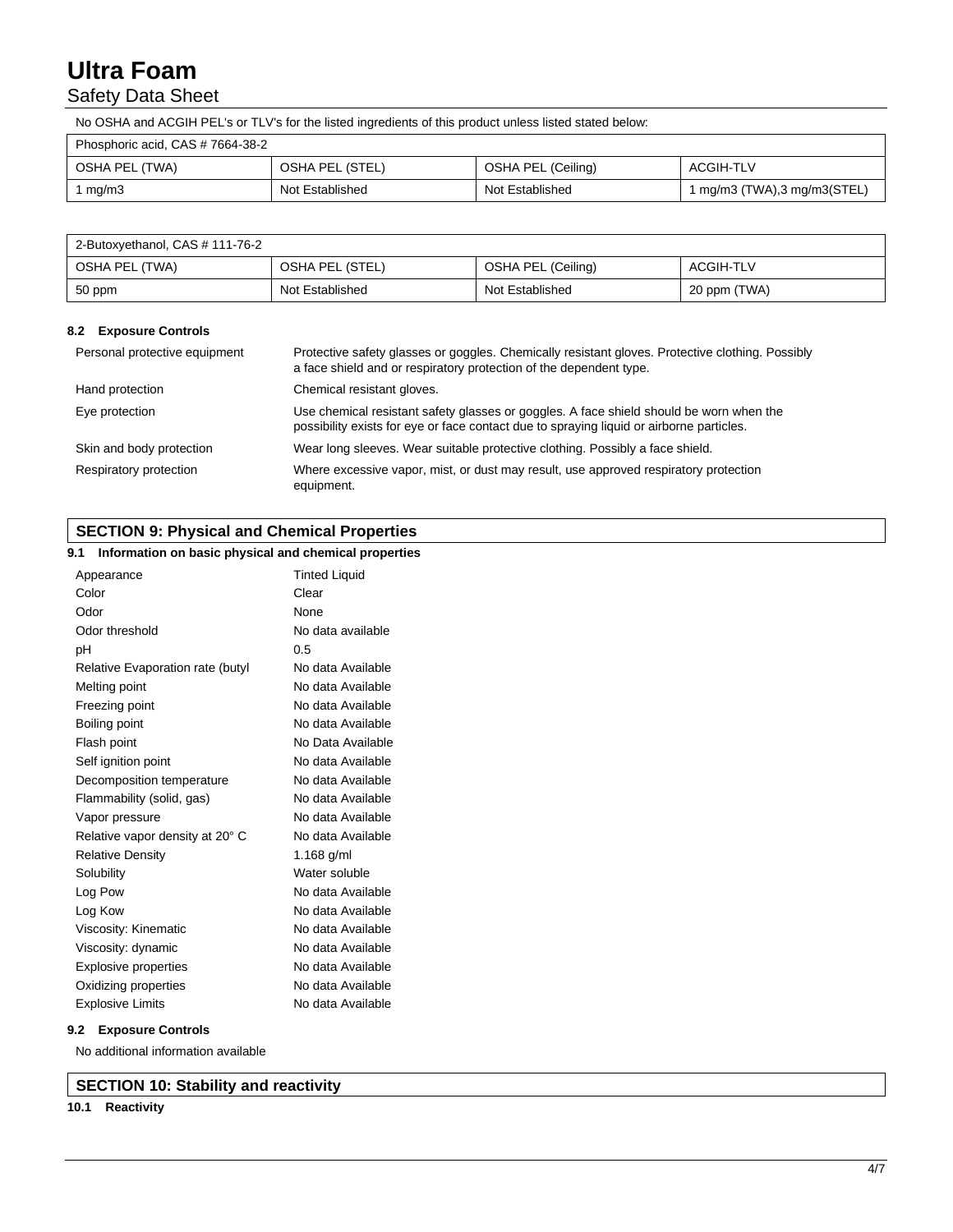## Safety Data Sheet

Contact with reactive metals (e.g. aluminum) may result in the generation of hydrogen gas.

### **10.2 Chemical Stability**

Stable under recommended handling and storage conditions (see section 7).

## **10.3 Possibility of hazardous reactions**

Corrosive in contact with metals. Contact with metallic substances may release flammable hydrogen gas. Contact with strong Bases will cause excessive heat and splattering.

### **10.4 Conditions to avoid**

None known

#### **10.5 Incompatible Materials**

Avoid contact with: bases, amines, metals, ammonia, aluminum, reducers, oxidizers, chlorides, strong acids, acid chlorides, inorganic acids, inorganic bases, and sodium tetrahydroborate

#### **10.6 Hazardous decomposition products**

Thermal decomposition can result in: hydrocarbons, carbon oxides, sulfur oxides, and organic compounds

| <b>SECTION 11: Toxicological information</b>             |                                         |  |  |
|----------------------------------------------------------|-----------------------------------------|--|--|
| Information on toxicological effects<br>11.1             |                                         |  |  |
| Oral LD50: > 2000 mg/kg (rat) Calculated                 |                                         |  |  |
| Dermal LD50: > 2000 mg/kg (rabbit) Calculated            |                                         |  |  |
| Inhalation LD50: $>$ 5 mg/l (Dust/mist (Rat)) Calculated |                                         |  |  |
| <b>Skin Corrosion/irritation</b>                         | Causes severe skin burns and eye damage |  |  |
| Serious eye damage/irritation                            | Causes severe skin burns and eye damage |  |  |
| Respiratory or skin sensitization                        | Not Classified                          |  |  |
| Germ cell mutagenicity                                   | Not Classified                          |  |  |
| Carcinogenicity                                          | Not Classified                          |  |  |
| Reproductive toxicity                                    | Not Classified                          |  |  |
| Specific organ toxicity single exposure                  | Not Classified                          |  |  |
| Specific organ toxicity repeated exposure                | Not Classified                          |  |  |
| Aspiration hazard                                        | Not Classified                          |  |  |
| Symptoms/injuries after inhalation                       | See Section 4                           |  |  |
| Symptoms/injuries after skin contact                     | See Section 4                           |  |  |
| Symptoms/injuries after eye contact                      | See Section 4                           |  |  |
| Symptoms/injuries after ingestion                        | See Section 4                           |  |  |
| Chronic symptoms                                         | Not Classified                          |  |  |

## **SECTION 12: Ecological information**

- **12.1 Toxicity**
- No Data
- **12.2 Persistence and degradability**
- No Data
- **12.3 Bioaccumlative potential**

No Data

**12.4 Mobility in soil**

No Data

**12.5 Other adverse effect**

No Data

**SECTION 13: Disposal Considerations**

## **13.1 Waste Treatment methods**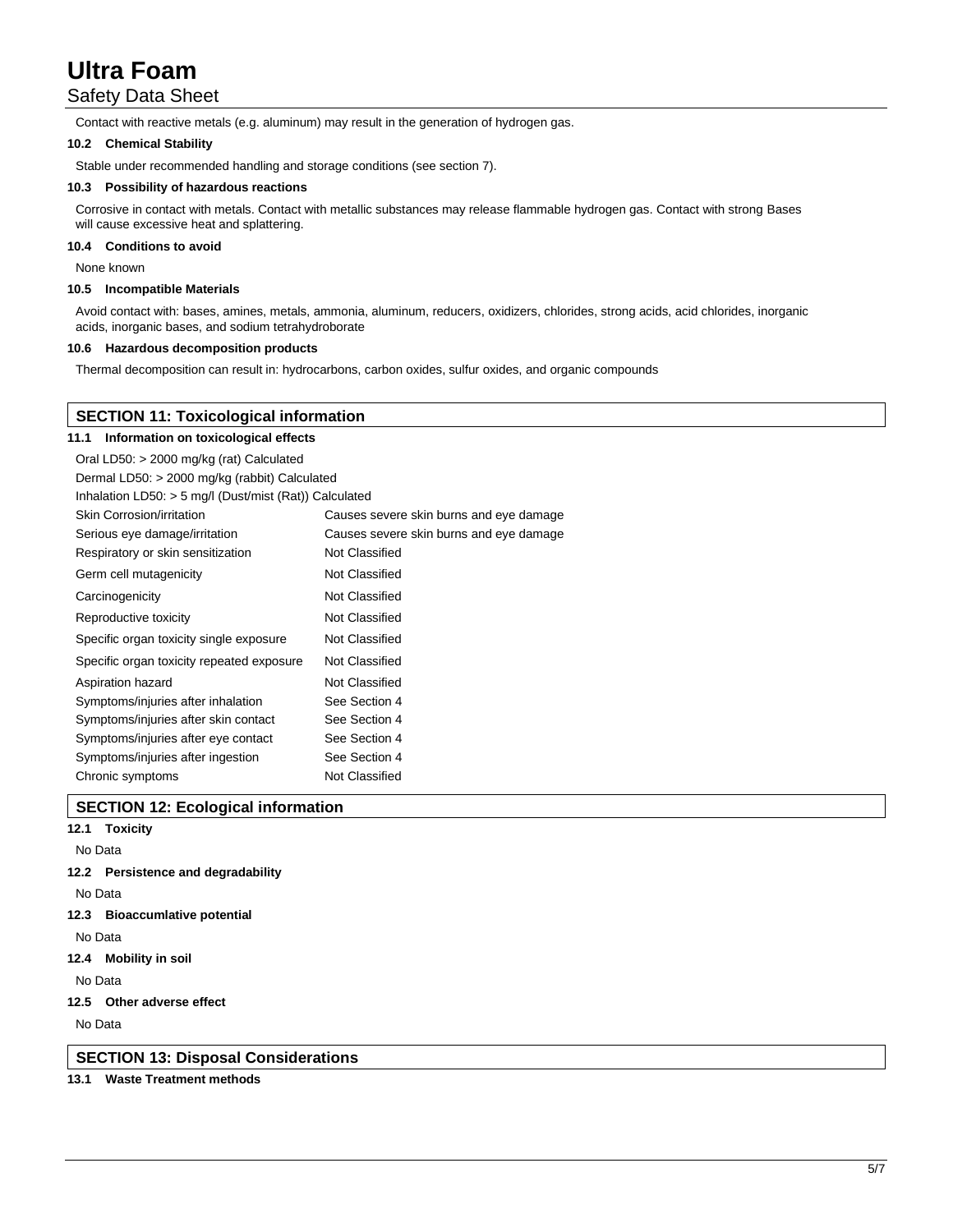Safety Data Sheet

| Waste treatment methods        | Do not discharge to public wastewater systems without permit of pollution control authorities.<br>No discharge to surface waters is allowed without NPDES permit. |
|--------------------------------|-------------------------------------------------------------------------------------------------------------------------------------------------------------------|
| Waste disposal recommendations | Dispose in a safe manner in accordance with local/national regulations. Do not allow the<br>product to be released to the environment.                            |

## **SECTION 14: Transportation information**

**14.1 UN number, proper shipping name, class and packaging groups.**

Domestic Ground Non-Bulk Shipments

UN1760, CORROSIVE LIQUIDS, N.O.S. (PHOSPHORIC ACID / ALKYL SULFONIC ACIDS, LIQUIDS) 8, III

**14.2 Additional information**

Not available

## **SECTION 15: Regulatory Information**

#### **15.1 Federal regulations**

**TSCA Inventory:** The components of this product are listed.

**SARA 311/312 Hazard category (40 CFR 370.2):** Acute and chronic health hazard.

**SARA 313 Toxic Release Reporting (40CFR Part 372):** 2-butoxyethanol, CAS# 111-76-2, 1-5% by wt. / Nonylphenol, ethoxylated, CAS# 127087-87-0, 5-10% by wt.

**SARA 302 EHS Emergency Planning (40CFR Part 355):** No listed substance known over 1.0% or over 0.1% that are carcinogenic.

**SARA 304 EHS Emergency Planning (40CFR Part 355):** No listed substance known over 1.0% or over 0.1% that are carcinogenic.

**CERCLA Section 102-103 HS Released Reporting (40 CFR part 302-102a):** 2-butoxyethanol, CAS# 111-76-2, RQ no listed value, see 50 Federal Register 13456 for RQ lbs./ Phosphoric acid, CAS# 7664-38-2, RQ 5,000 lbs.

## **15.2.1 International regulations**

No Data

#### **15.2.2 National regulations**

No Data

## **15.3 State Regulations**

**California Prop. 65**

## Approximate quantities by weight

- Strong inorganic acid mists containing sulfuric acid/ cancer / CAS# 7664-93-9/ Trace
- Ethylene glycol (ingested)/ developmental/ CAS# 107-21-1/ Trace
- Ethylene oxide/ cancer/ CAS# 75-21-8/ Trace
- Ethylene oxide / developmental, female/ CAS# 75-21-8/ Trace
- Ethylene oxide / developmental, male / CAS# 75-21-8/ Trace
- Sulfur dioxide/ developmental/ CAS# 7446-09-5/ Trace

### **New Jersey Right to Know**

Approximate quantities by weight

- PHOSPHORIC ACID/ CAS# 7664-38-2/ 15-25% by wt.
- 2-BUTOXY ETHANOL/ CAS# 111-76-2/ 1-5% by wt.
- SULFURIC ACID/ CAS# 7664-93-9/ Trace
- ETHYLENE GLYCOL/ CAS# 107-21-1/ Trace
- ETHYLENE OXIDE/ CAS# 75-21-8/ Trace
- SULFUR DIOXIDE/ CAS# 7446-09-5/ Trace

## **SECTION 16: Other Information**

Other information None **NFPA**